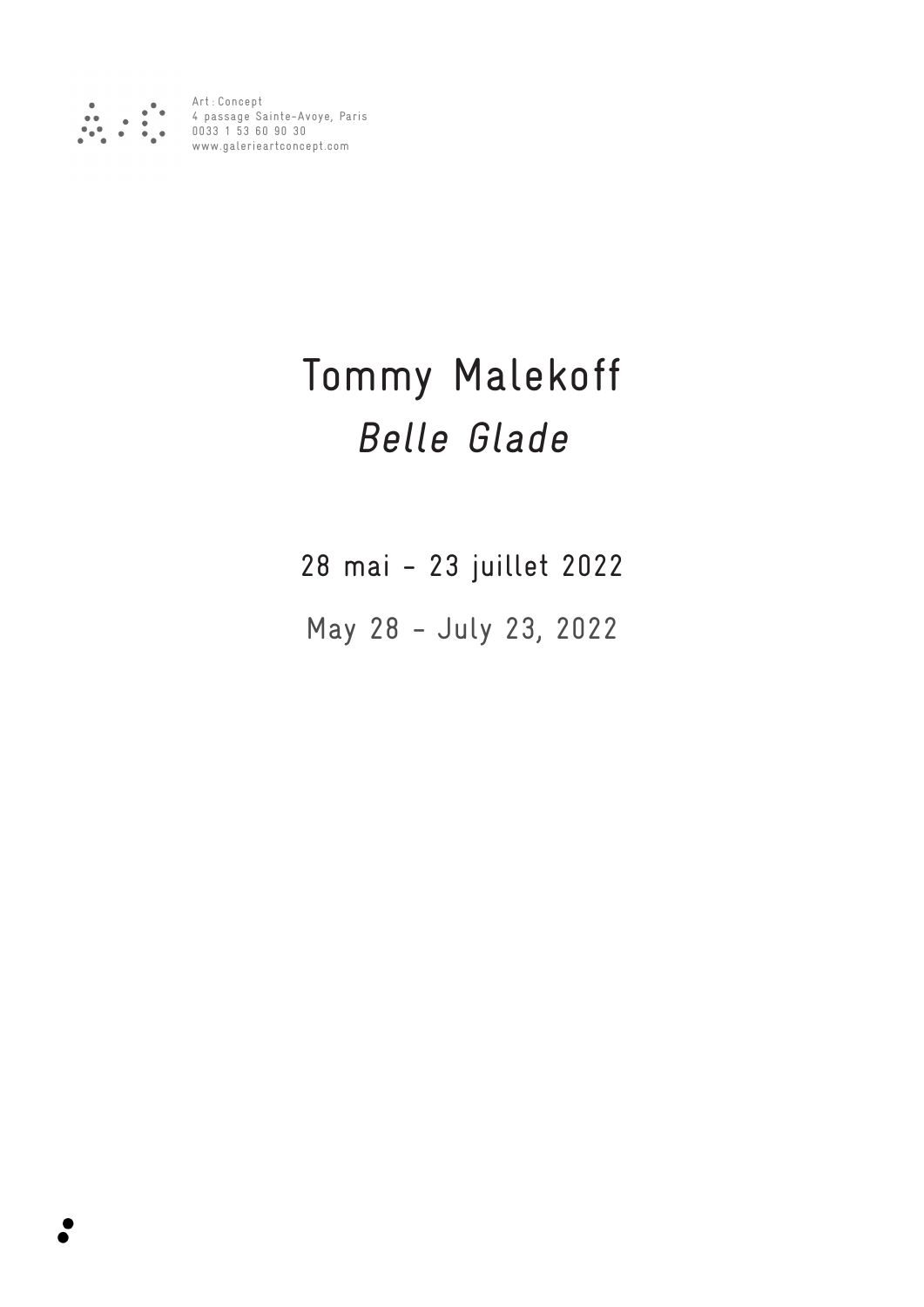ART : CONCEPT 4 PASSAGE SAINTE-AVOYE 75003 PARIS, FRANCE WWW.GALERIEARTCONCEPT.COM CONTACT@GALERIEARTCONCEPT.COM T: +33 (0)1 53 60 90 30

HEURES D'OUVERTURE MARDI - VENDREDI 10:00 > 18:00 SAMEDI 11:00 > 19:00

Tommy Malekoff Belle Glade 28 mai - 23 juillet 2022

Vernissage samedi 28 mai à partir de 11h

Art : Concept a le plaisir de présenter une série de peintures récentes de Tommy Malekoff.

Pour ces sérigraphies, l'artiste s'inspire notamment des photos qu'il a prises ces deux dernières années dans les Everglades, au Sud de la Floride, alors qu'il travaillait sur son nouveau film 'Forever and Forever' (actuellement diffusé dans une installation multi-écrans à New Canons, NY). En évitant l'écueil familier et moralisateur de la décadence écologique, il met en lumière une dynamique plus nuancée entre l'être humain et la nature.

Ces toiles montrent des paysages et des êtres (alligators, lamantins et des banians) en résistance, qui tentent de coexister avec une agriculture intensive et un tourisme en plein essor. La présence humaine, bien qu'invisible, est palpable. Les spectateurs sont les témoins du spectacle hypnotique, beau et cruel à la fois, d'une nature en constante transformation.

Tommy Malekoff est un artiste américain né en 1992 à Boston, aux Etats-Unis. Il vit et travaille à New York. Son travail vidéo et photographique aborde les sujets des mondes insulaires et des phénomènes de déplacement dans le paysage américain. Son travail a notamment été exposé à New Canons et Jeffrey Stark à New York/US), la galerie Morán Morán à Los Angeles/US, à 44 Michigan Avenue à Detroit/US et à la galleria ZERO à Milan/IT.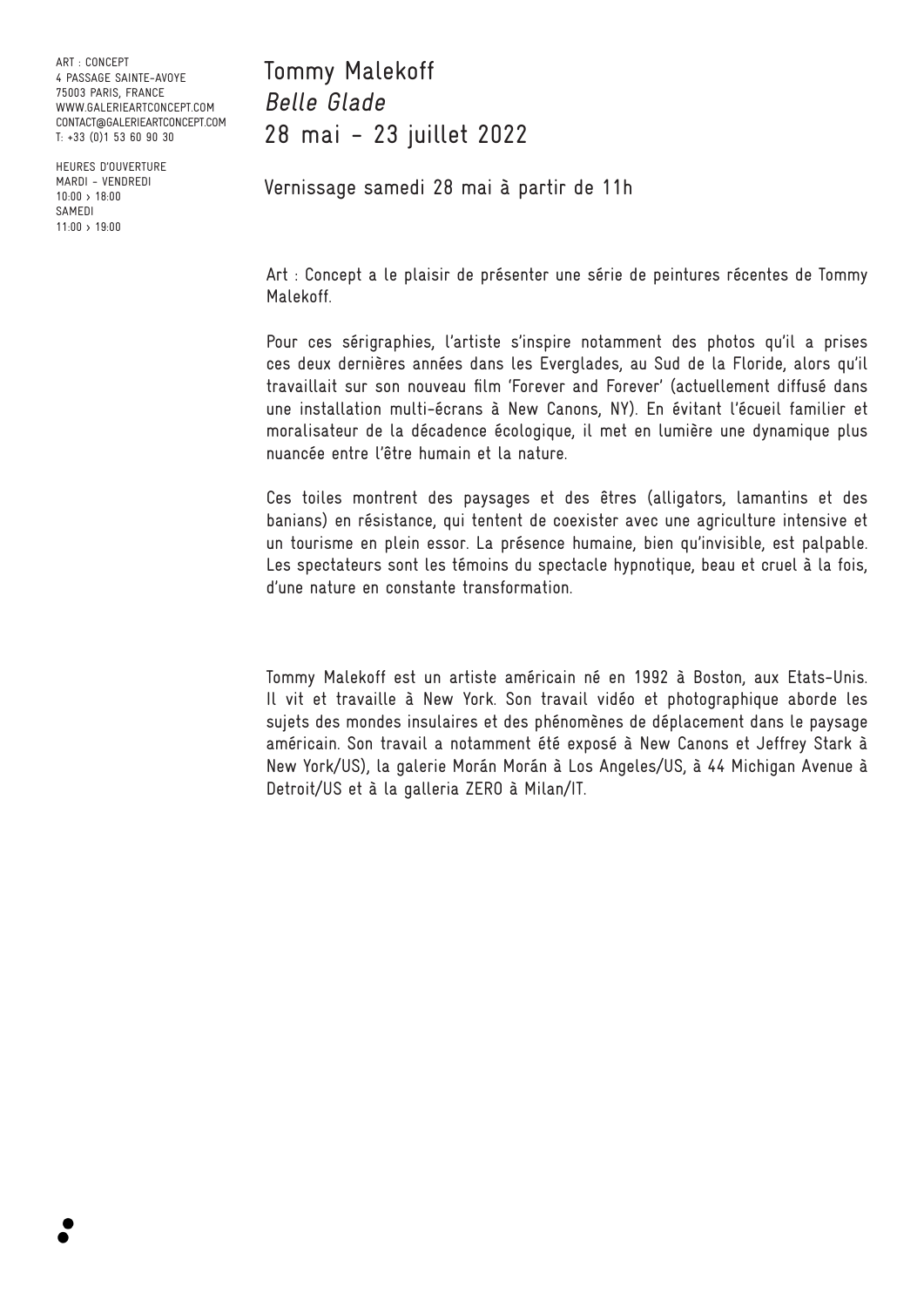ART : CONCEPT 4 PASSAGE SAINTE-AVOYE 75003 PARIS, FRANCE WWW.GALERIEARTCONCEPT.COM CONTACT@GALERIEARTCONCEPT.COM T: +33 (0)1 53 60 90 30

OPENING TIMES TUESDAY - FRIDAY 10 AM > 6 PM SATURDAY 11 AM > 7 PM

Tommy Malekoff Belle Glade May 28 mai - July 23, 2022

Opening Saturday May 28 from 11 am.

Art : Concept is pleased to present a series of recent paintings by Tommy Malekoff.

His silkscreen works were inspired by the photographs he has taken over the past two years in the Everglades, in Southern Florida while working on his new film 'Forever and Forever' (currently showed in a multi-screen installation in New Canons, NY). He sidesteps the familiar, moralizing narrative of ecological decay, and illuminates instead a more nuanced dynamic between human beings and nature.

These paintings show landscapes and beings (alligators, manatees and banyan trees) in resistance, trying to coexist with intensive agriculture and the booming tourism industry. Human presence, although invisible, is palpable. The spectators are witnesses to the hypnotic spectacle, that is both beautiful and cruel, of a constantly transforming environment.

Tommy Malekoff is an American artist, born 1992 in South Boston, Virginia. He lives and works in New York, NY. His work with video and photography deals with insular worlds and displaced phenomenons in the American landscape. His work has been exhibited at New Canons and Jeffrey Stark in New York/US, Morán Morán Gallery in Los Angeles/US, 44 Michigan Avenue in Detroit/US and galleria ZERO in Milan/IT.